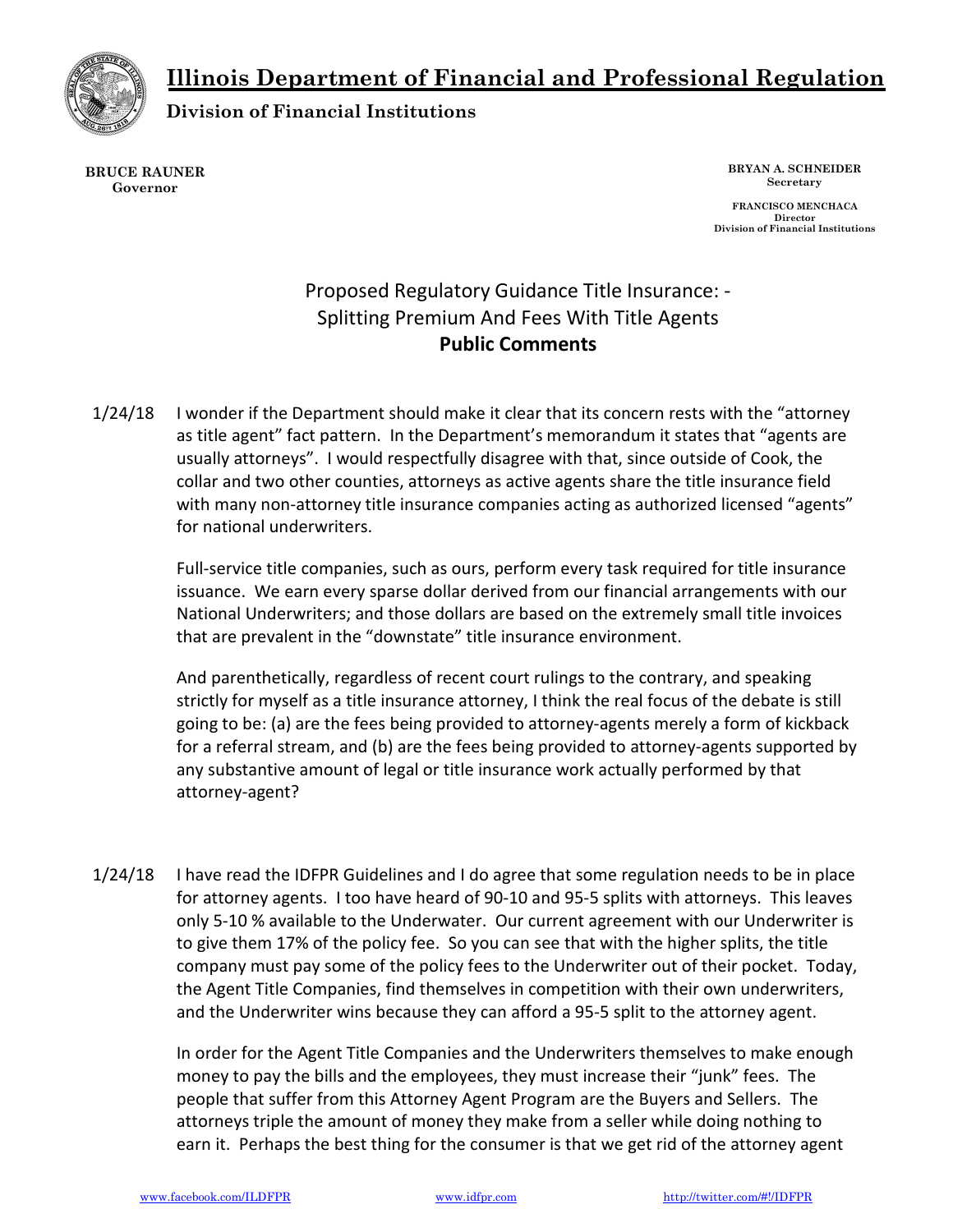program and allow the attorneys to practice law and title companies to perform title searches, closings and issue title polices. Attorneys could raise their fees and title companies can charge reasonable fees to the consumer.

1/30/18 My thanks to the department for allowing a comment period for the guidance issued in December.

> First of all, I would like to say that in my opinion, as an industry and as the Illinois department who regulates the underwriters of this industry we should all be concerned about the consumer and the long-term viability of the industry. The title industry must remain viable so that when a consumer or lender makes a claim the reserves are there to take care of that claim. Also, in terms of the US economy, title insurance is an economic driver. The ability to buy, sell and refinance real estate as quickly, efficiently and safely as we do in the United States is because of title insurance. Nowhere else in the world is it done as easily and quickly. People use the equity in their real estate holdings to send their children to college, invest in the stock market, improve their homes and start businesses. And the market allows them to do it because they can depend on title insurance to ensure that the transactions are valid and safe.

#### Improper inducements or compensation

I disagree with the idea of a split of fees based on volume or the agent who sells it. I am speaking as a title agent. The title agent does the following work when a policy of title insurance is contracted for:

- 1. that company does a thorough search of the public records on both the property and the individual parties involved.
- 2. we examine those documents and make determinations as to what EXCEPTIONS to the title will be raised on our commitment to insure the transaction whether it's a sale or refinance of the property
- 3. we work with the parties including a lender to gather together the documents and funds needed to bring the transaction to a successful conclusion
- 4. we bring the parties together to close that transaction, making sure that all documents are executed properly and all the correct documentation is presented
- 5. we examine these documents, disburse funds, record documents and finally issue a title policy.
- 6. we remit to our underwriter the funds agreed to in our agency contract which go toward reserves for claims, policy taxes, operating expenses and finally profits which insure the viability of that company.

The agreement between agent (such as Prairie Title) and underwriter is an agreement as to which portion of the title fees will be kept by the agent for work done and what will be remitted to the underwriter for the claim reserves, policy taxes, operating expenses and profits which will keep the corporation in business.

In the case of an attorney agent, we act as a servicing company. We do the search (1) type up the commitment to insure the transaction via directions and a work sheet from the attorney, close the transaction (4,5), collecting more instructions from the attorney regarding what items will continue as exceptions to the title policy. The attorney collects what we call clearance so that some exceptions can be taken off the final policy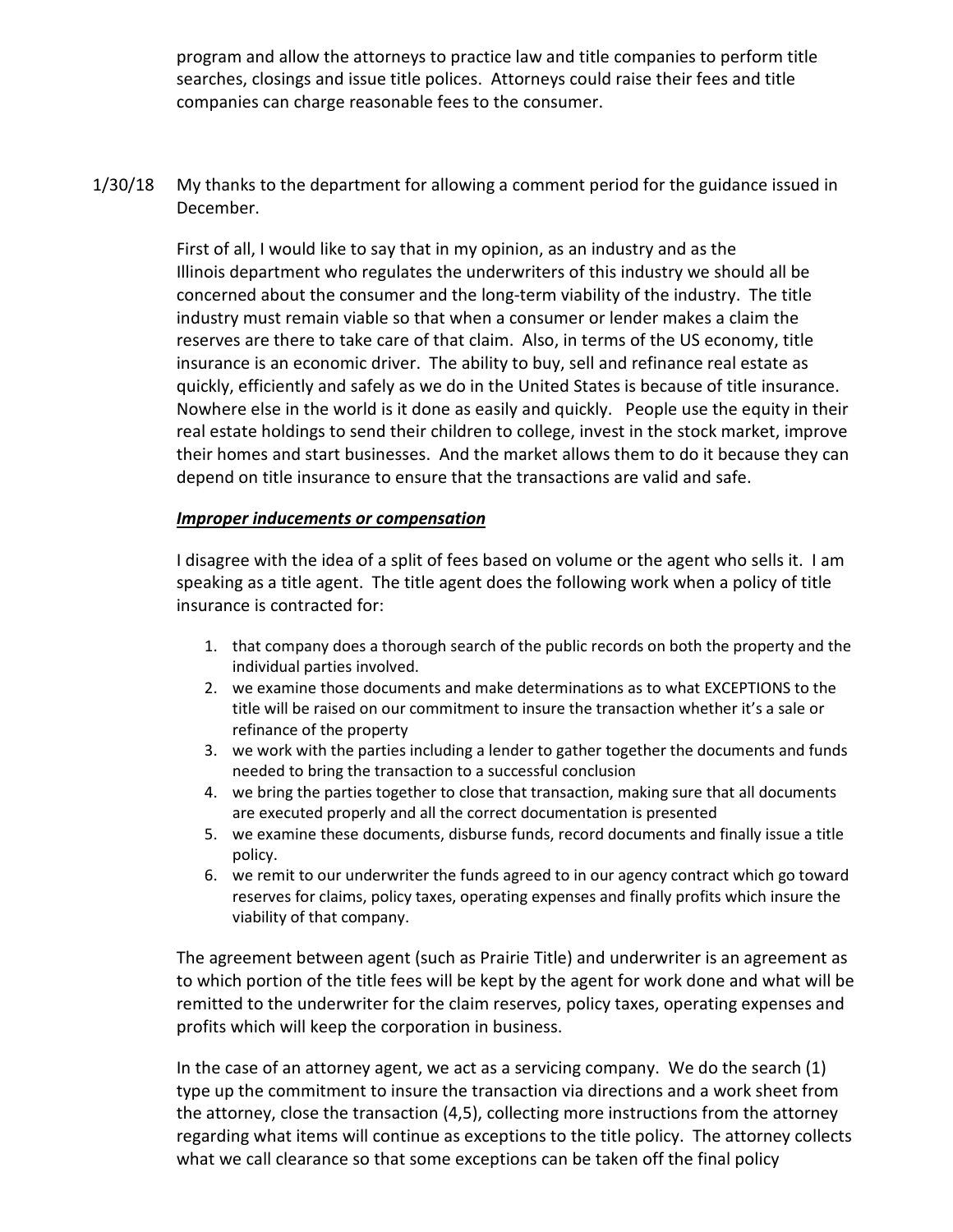(mortgages from seller for example). The attorney also decides what risks to underwrite. We then do the accounting for the attorney agents (6). And we do all these functions for a service fee usually around \$400.00. This is a fee that should be paid by the attorney for work rendered by his servicing company.

We are aware in the market that some title agencies are allowing the attorney agent to charge his client instead of paying that fee out of pocket.

Confusion may exist in the minds of the department because agents such as Prairie Title compete in the market place against some underwriters who do the same work and who also have attorney agents. We are aware in the Chicago metro area that underwriters may be foregoing a large portion or the full title premium in order to gain market share. This is unsustainable and could also result in harm to consumers.

We are also aware that many additional fees are being added to closings and are charged to the consumer.

# RESPA

As you outlined the Real Estate Settlement Procedures Act prohibits anyone from giving or receiving a thing of value in exchange for a referral of business when a federally related mortgage loan is involved. We are aware that real estate firms in the Chicago metro area who have an affiliated title agency are strongly suggesting to attorneys that if they are interested in referrals the title order should be placed with the affiliated title agency. This is an obvious RESPA violation.

This is not the case in other parts of the country where affiliated agencies compete in the market just like [redacted] does.

2/7/18 I am writing to express my take on the Proposed Regulatory Guidance recently published by the Department.

#### [redacted]

We have written contracts with both underwriters that set our premium split with each. Our split with[redacted] is 80/20 and that with [redacted] is 70/30. Both are well within or below what you refer to as the "norm" regarding splits in Illinois and other Midwestern states. And those splits only apply to policy issuing premium. We never split closing or escrow fees with our underwriters.

I say all of this to point out that I believe some of the assumptions you make in your guideline publication are incorrect.

Firstly, I disagree with your statement that title insurance agents are "usually an attorney." While in recent years the underwriters have sought and acquired attorneys as agents, historically the typical agent in Illinois has either been the old abstract company that already had a presence in a particular county, or a new corporate entity, such as mine, that was created for the specific purpose of searching, examining, determining insurability, issuing the commitment to insure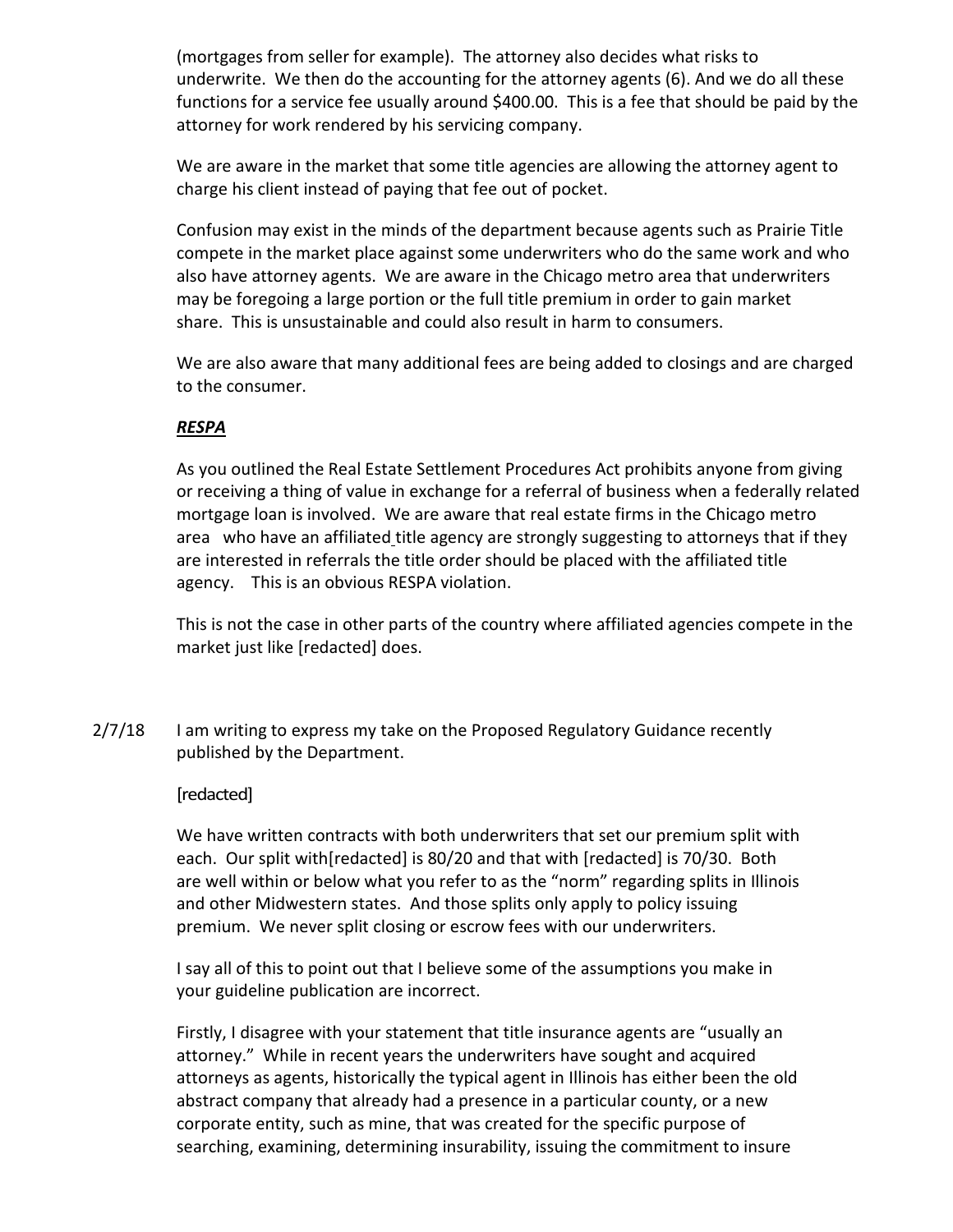and ultimately issuing the insurance policies. This network of agents was promulgated by the various underwriters or many years in an effort to service outlying counties where placement of a direct underwriting operation did not make economic sense.

An independent agent, hires staff, buys equipment and software, rents or buys office space and perhaps maintains a title plant, all for the sole purpose of issuing title insurance product and perhaps conducting settlement services in connection with those products. As an independent agent, we do not depend on the underwriter to search, examine, produce or conduct those products or services. In short, the services for which we receive our premium split are, in RESPA's words, "actually performed."

While the underwriters certainly monitor the volume of business we send them and weigh it against the cost of their underwriting support to us, they have not historically rewarded us with extra premium for extra work. In fact, they can and have ended agency relationships when the volume of business from a particular agent could not justify the cost of supporting that agent with underwriting and or marketing assistance.

My knowledge of the attorney-agent/underwriter relationship is limited, and at best anecdotal. But the typical attorney agent does not have a "title staff" employed to produce title insurance product. Their title search is usually performed by their underwriter who produces a preliminary commitment product that the attorney-agent then "examines" and signs off on. The commitment and ultimately the policies are produced by the underwriter, not the attorneyagent. In return for its "examination" of title, the attorney-agent will receive a split of premium from the underwriter.

The point here is that I think it is unfair to group independent corporate agents with attorney-agents when considering agent/underwriter commission splitting guidelines. While your concerns prompting the guidelines are well taken, I would hope that in your endeavor to correct any misdeeds in this regard that your efforts be directed at the proper parties. Most Illinois agents are prototypical small businesses. We offer necessary real estate services to our particular county markets while providing job opportunities to its citizens. Our rates and fees are driven by the marketplace, not by cozy relationships with our underwriters

2/13/18 The time has come when our legislators in Illinois are determining the legality of title fee splitting between the agency and attorneys. This not only includes the percentage the attorney keeps of the policy but also the cost of the closing fees for purchases.  $1<sup>st</sup>$ attachment is detail of proposal and  $2<sup>nd</sup>$  attachment is where to send comments.

> I have voiced my opinion by sharing the rate card of a national title company's refinance fees and a copy of an actual borrower's purchase CD (personal info removed) to demonstrate the difference in the actual closing fee: \$200 refi vs. \$1250 for \$80,000 purchase price along with additional commentary of how this affects consumers in Illinois.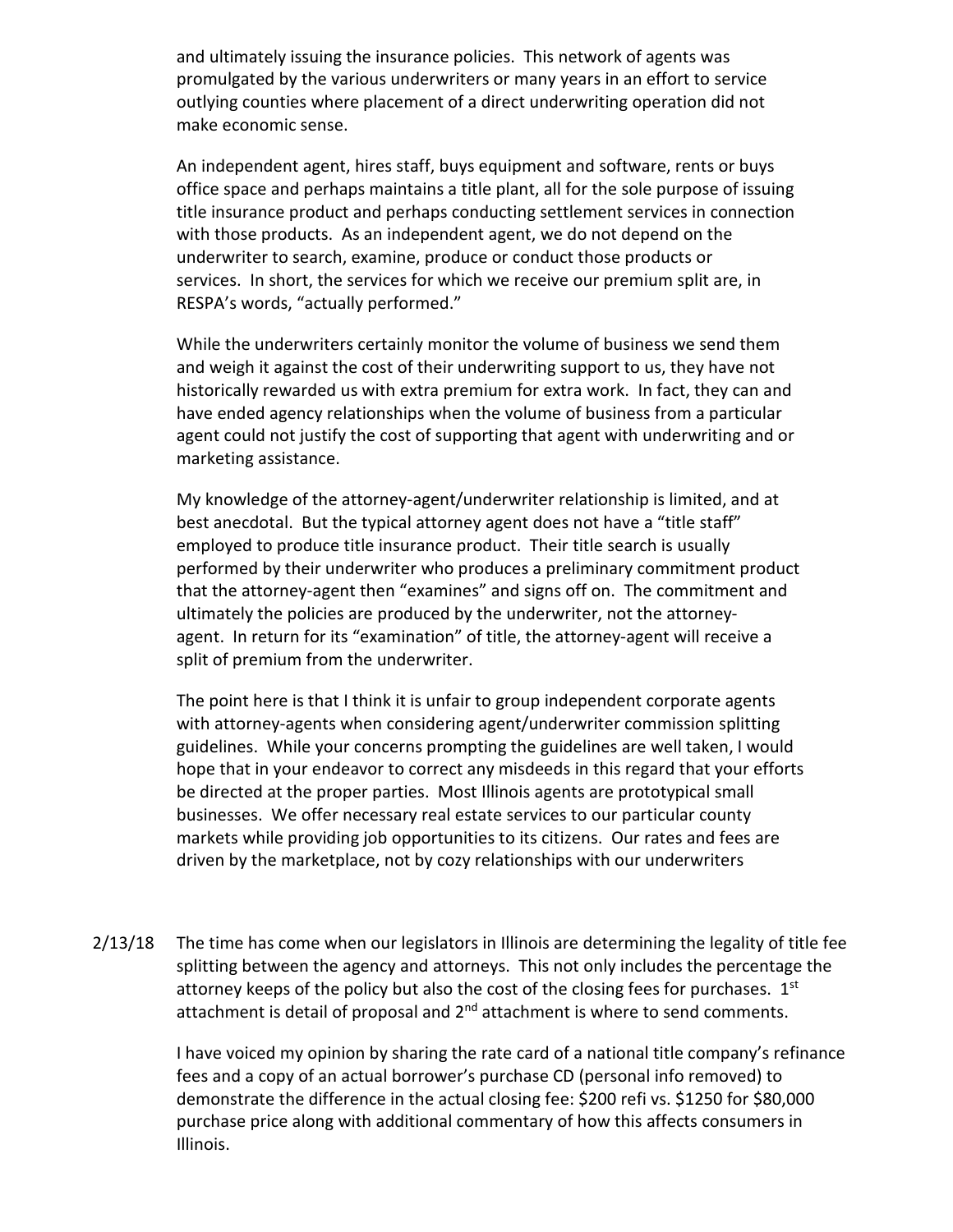This is our time to voice the concerns of borrowers/consumers in Illinois. Please take action ASAP.

- 2/15/18 I have been in the mortgage business for 15 years. I have seen a dramatic increase in title charges on home purchase in just the last year alone. This needs to be addressed. New fees with new names appear and just get overlooked. I am happy there is someone looking out for the consumer. I had to call out one title fee last month for a "Homeowners inflation protection fee of \$175". It was quickly removed from the Closing disclosure without an argument. This leads me to believe there may be other fees that are not needed.
- 2/21/18 I received the notice today -- actually just a few minutes ago -- on "Proposed Guidance for Title Insurance Agent Compensation".

Eager to see where the meeting on March 5th goes but I wanted to introduce myself and offer any support I could provide from an independent title agent perspective that might help you. I have owned a full-service agency supporting IL, IN, MI and WI since 2007. Further -- I owned a broker owned agency for about two years. So I have plenty of experience that I am happy to share to help you with the can of worms you are opening.

If there is anything I can do or if you are interested in any dialog-- I'm happy to help.

This is an interesting, entrenched, emotionally charged, and complicated subject. Change is not going to be easy for you to introduce, but I'm excited and impressed that you are willing to take on the issue.

My Opinion: I think the Illinois title market is [ polluted] with a broken Attorney Title Agency system and a high number of Real Estate Owned Title Firms. I'm not a fan of the IL Agency Practice-- as I think it creates numerous issues - most significant of which is artificially high Title Insurance pricing for the five-collar county area where it is practiced. This hurts the consumer. One look at Rockford or Springfield CD title pricing compared to a Cook County CD says it all. The State of Illinois Title Agency practice combined with the high percentage of Illinois Real Estate Broker owned title firms eliminates the natural competition in the Illinois title market- significantly hurting the consumer.

My position would be to let Illinois Title Insurance services be market driven. Let full service Title Companies do and be paid for settlement and title services. Let the issuing Title agent (be it attorney or full services agent) carry 100% of the responsibility for doing the work and carrying the liability associated with the examination and search of title. If an Attorney Agent is going to get paid for title insurance they should do the work and be responsible for the ramifications. Let title fees be naturally driven to a market appropriate level. Let title agents compete on price and service for the consumer. Let Attorneys charge their appropriate Attorney Fees, a number most likely higher than the average Attorney fee charged to the seller today. The market will force and allow attorneys to charge the consumer a fair and market driven number. Stop paying attorneys for doing a service that full-service title companies are doing today. Stop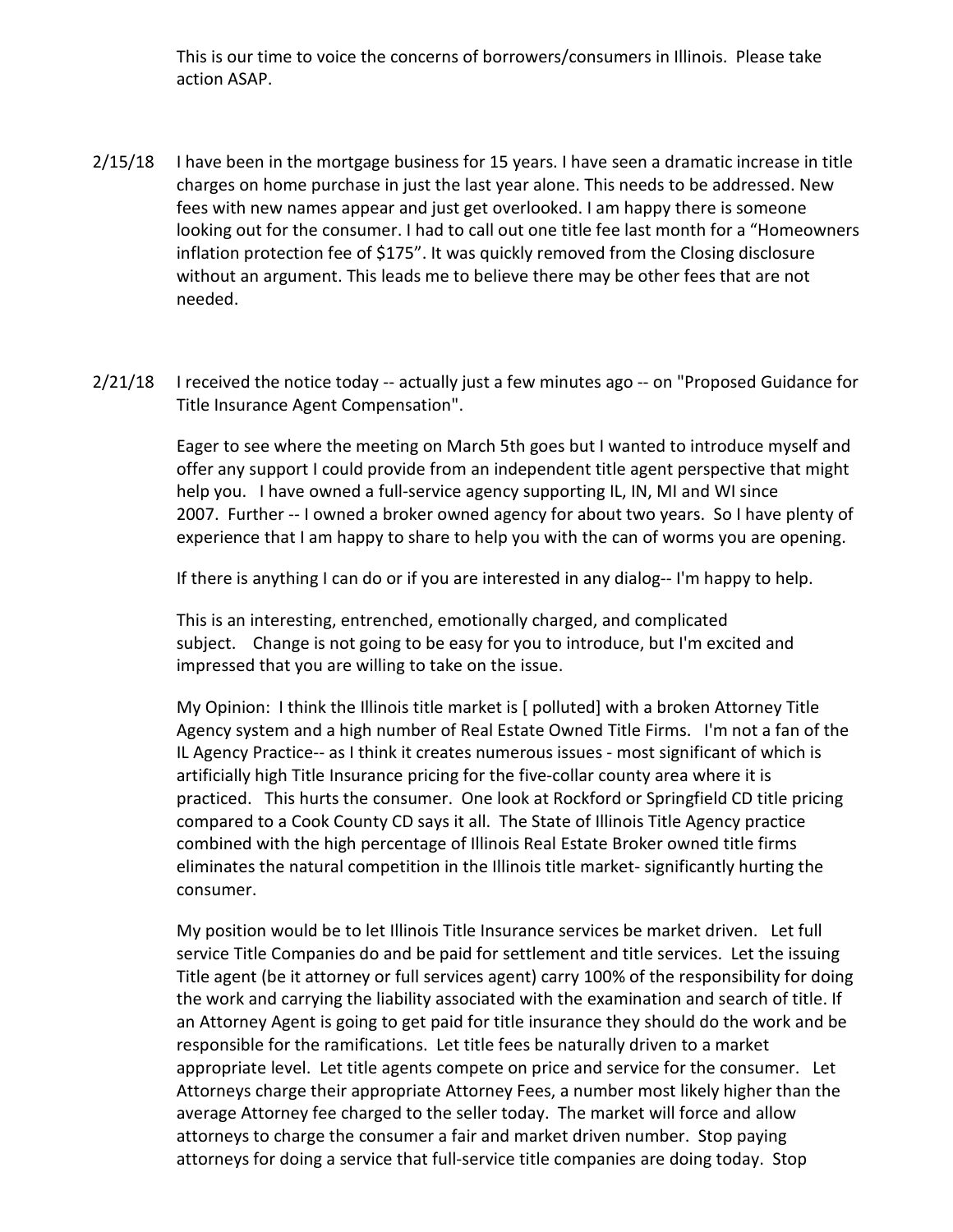fooling the consumer into thinking it's the full-service title company that is responsible for the inflated market title fees. Stop forcing small full-service title companies into doing the wrong things to induce the attorney for his business. Full service title companies can't survive on refinance business because of the low prices the big companies set in the market (a price they can afford because they control the attorney agency market), that's why most smaller full-service title firms don't take refinance business. Stop fooling the consumer into selecting an attorney that is offering them attorney services for \$100 when the attorney is really going to get \$2500.

I've not had the pleasure of meeting you - but I'm looking forward to the opportunity. I very much appreciate you taking on this very emotionally charged subject - it is truly the elephant in the room when it comes to Title Services in Illinois. If you need reference on who I am—[redacted].

Let me know if I can do anything or be a sounding board in any way.

Buckle up -it's going to be an interesting ride you started......

- 2/22/18 I wanted to give some feedback on the attorney agency program. I have been in the industry for over 40 years and I am an attorney as well. I find the program unfair to the actual title producers and closing agents who do all of the work but give compensation to someone who feels entitled to the compensation but also feels it is unnecessary to do anything for it and is aggravated when asked to perform the tasks necessary to receive the compensation. The insurance is issued in the name of the attorney agent who postclosing takes no responsibility for any title matters and usually won't even answer the phone or email when contacted. I'm not sure why this was ever deemed a good idea and I'm even less sure about why any servicer would want to give away any portion of compensation that they have earned however I guess we take the world as we get it. That being said, I think 60-40 is a much fairer way of handling it and if the highest percentage in the country is 70/30 why do we have to set a new bar? Thanks for listening.
- $2/22/18$  I was unable to attend the Town Hall meeting held in the Loop on January 3<sup>rd</sup> but I hope there is still time to comment on the meeting. Firstly, thank you for hosting the meeting. Raising awareness to the market conduct in the Chicago Metro area is paramount given today's environment. Our market is getting increasingly difficult because many title companies and agencies find creative ways to compensate attorneys as title agents. And while your meeting focused primarily on rate splits, there are many other methods of compensation out there. These creative methods all have one thing in common, they hurt the consumer.

In an effort to grow their attorney agent customer base, agents and underwriters alike give more and more dollars to the attorney and, in order to "recoup" that revenue, create fees for services provided to the seller and buyer that have never existed before. One such product is known as a "chain of title". The chain of title in nothing more than listing the details of the last known deed of record: grantor, grantee, date of recording and recording number. Lenders have been requesting a chain of title search for years and it is only recently, within the last few years, that title companies started charging for it. While there is minimal work involved (it takes less than 2 minutes to prepare), I do not believe there is any risk in the product. Furthermore, identifying the last deed of record is part of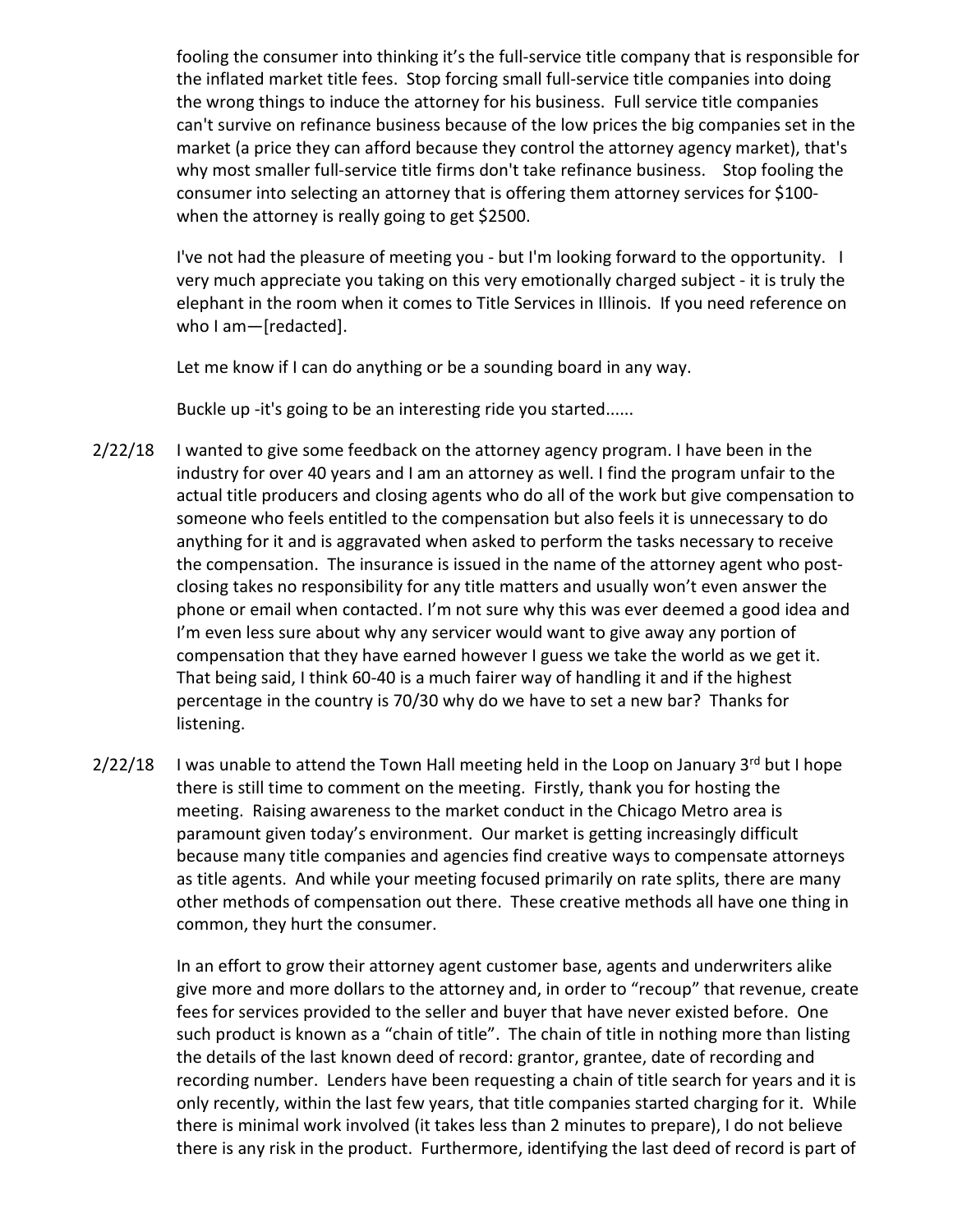all title exams and does not take any additional work to produce. Yet, the going rate for a "chain of title" search, charged to the buyer/borrower, is \$250.00.

A second fee that has now entered the market place is called a "Search and Service Fee" and is being charged directly to the seller.

To elaborate, any corporate agent, like myself, as well as any underwriter, in order to service attorney agents, must provide that agent with a title search and clerical services. These services include commitment and policy typing, premium remittance and policy reporting to an underwriter. There has always been a service/search fee charged to the attorney agent, and rightly so. Not to charge the attorney for those necessary items would be providing him/her with a thing a value with the intent to obtain more of his/her business, a clear RESPA violation.

However, the practice of NOT charging the attorney is now the norm. Some corporate agents, who like myself, insist on RESPA compliance and charge the service fee are rewarded by lost customers because our attorney agent programs have become less lucrative to the attorney.

We are now seeing some corporate agents and underwriters recoup the search and service fee they once charged the attorney by charging the seller directly. As an example, I have shared the attached rate sheet of one of my competitors [redacted]. I am not singling them out; they are not alone here, but they recently published this rate sheet so I chose to share it. You will see the aforementioned Chain of Title Fee but they also list a "Search and Service Fee". A review of some of their closing statements, tells us that fee is being charged to the seller. While charging a search fee separately from the premium is customary in other markets and other states, it has always been understood that the premium charged in the Chicago Metro market included a search fee. So now you have a situation where the attorney, representing a seller, benefits by a fee that is now charged to his client. Again, [redacted] is not alone; others also charge this fee to the seller rather than their attorney agents.

My experiences tell me that much of this creativity started and has become prevalent in the realtor controlled title agencies because they have a "captive" market and can abuse the situation. The abuses have simply spread to other traditional title entities in an effort to keep pace in the market.

There are other examples but I do not want to drone on. Suffice it to say, that I truly believe the title insurance industry in the Chicago Metro market has gotten out of control and is desperately in need of some regulation. Believe me, being a proponent of the free market philosophy my entire life, I surprise even myself in typing those words. This market in not capable of policing itself. The fox is watching the henhouse. The very person who should be looking for the best deal for his/her client is the very person who benefits by higher fees. And many title companies are more than happy to feed that fox.

Thank you for your time spent reading this email. Feel free to call upon me in the future should you deem it necessary.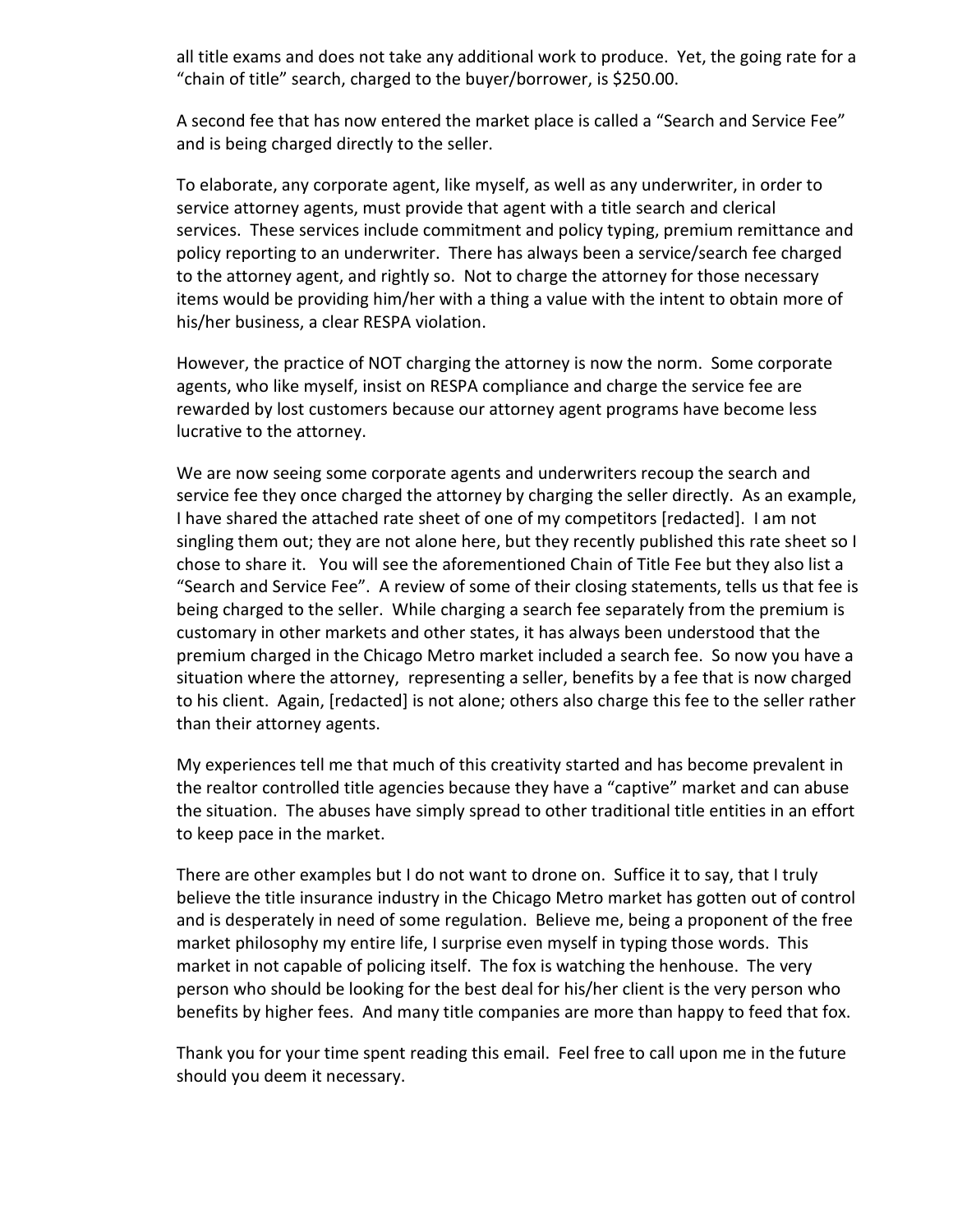2/23/18 Again-- I appreciate you opening up the subject of how Illinois has historically approached the Title Insurance and Title Agent market. In my fifteen years in this business -- you are the first person in a leadership role in Illinois to tackle what I called the 'Elephant in the Room'. I have a Ukrainian woman that has worked for me for 12 years-- she would say - "you opened the can of worms-- now you have to feed them".

> For years has gotten stuck tackling the most egregious problems-- but it is nice to see someone looking at the root cause.

In reflection on your announcement document that I received two days ago -- what really stands out to me is that you focus ONLY on where Full-Service Title Agents are using the system unfairly to induce Attorney Title Agents. Maybe that's the easiest path for you to start driving change in our industry, but it is in my opinion this is only the very tip of the broken Title system in Illinois. In my opinion someone needs to address the root cause of a much larger broken system. I would argue that Illinois' Title Insurance market is polluted with fraudulent activity that in every case negatively affects the consumer with higher prices and less service - born exclusivity from incentives and leverage created by Illinois' Attorney Title Agent Program and the proliferation of Brokerage Owned Title Companies (Mortgage and Real Estate Brokerage Owned).

I don't expect my small voice will be the catalyst for change--- but I wanted to give you some bullet points to reflect on over the weekend because frankly it makes me feel better to share my frustration in hope that maybe you will listen. The attached list are rough thoughts I put on paper this morning-- I'm sure there are more things and the list needs to be cleaned up.

#### 2/27/18 Illinois - Polluted Title Practices

# Broker Owned Title Companies and Attorney Agent Program Inducement, Extortion, Collusion and Price Fixing

State of Illinois allows the Attorney Title Agent program in Cook and the collar counties to artificially "Price Fix" Title Insurance and Settlement fees at prices well above the State average.

State of Illinois enables Broker Owned Title Agents and the Attorney Title Agent Program to manipulate the Consumer with inflated costs and to Steer their business for profit reasons. Attorney Title Agency Program:

- Creates a conflict of interest and forces Buyer/Borrower to pay fees to the Seller's Attorney (Simultaneous Loan Policy)
- Creates a conflict of interest for the Attorney who is now torn between making more money and properly representing his client.
- Forces both Buyer/Borrower & Seller to pay inflated fees for Title Insurance and Settlement Fees because in practice you have TWO title agents doing the same thing.
- Forces Buyer to use Seller chosen Title Agent services with both Attorney Title Agent and Full-Service Title Agent companies and give up equalized representation.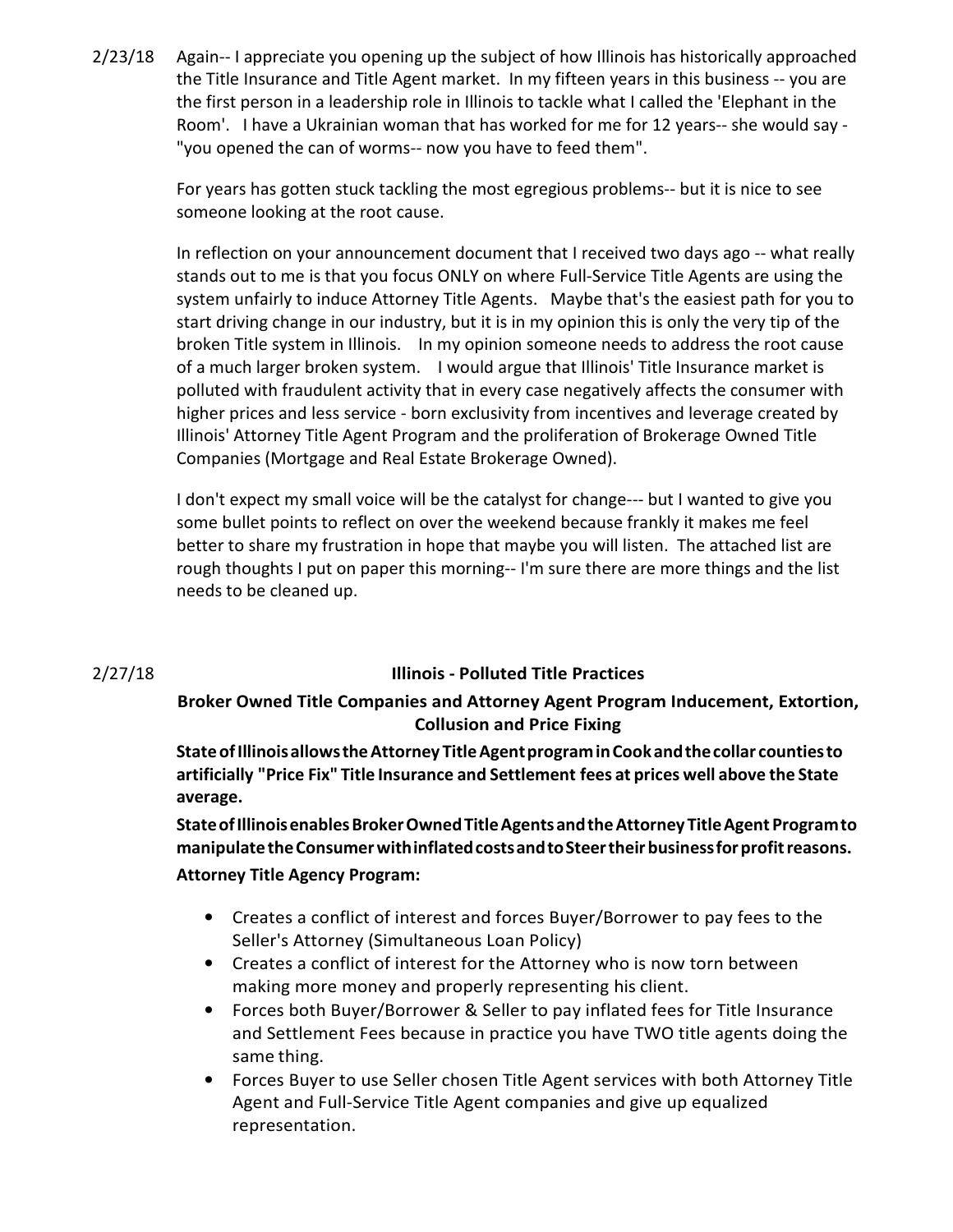- Prevents the Buyer/Borrower & Lender from choosing their own Title Service representation, as is done in surrounding states like Wisconsin. (Bifurcated deals are frowned upon by Attorneys for obvious and fraudulent reasons, and historically frowned on by the State of IL)
- Allows [redacted] to establish Title Insurance and Settlement pricing for the Cook and Collar County markets in what becomes a "Fixed Price" market - vs a market driven price.
- Provides for standard Title Insurance and Settlement fees in the Cook and Collar County markets to be 2 to 3 times pricing one would find in Rockford and Springfield.
- Enables Underwriters to Steer a high percentage of Title Insurance business for their direct operations.
- Artificially allows Underwriters to force down the Title Insurance and Settlement fees for Refinance Transactions.
- Forces Small & Mid-Size Full Service Companies to avoid Refinance Transactions.
- In Theory has the Attorney Title Agent doing the Examination and Policy Approval, but in reality, all the Title work has to be done by the Full-Service Title Agent, because usually the Attorney Title Agent does nothing.
- In practice requires the Full Service to do the Search, Examination and Commitment & carry liability for title issues without receiving pay for those services.
- Forces Full Service Title Company to increase Settlement and Junk Title fees to cover the costs of doing Title Insurance services where most or all the fees are paid to the Attorney Title Agent.
- Forces Seller Attorney Fees down to below what a normal market driven price arena because the majority of the Attorney Title Agent compensation is primarily Title Insurance Fee.
- Misleads Seller because he is not aware what fees are being paid to his Attorney
- Enables Seller Attorney [to] be the hero to misrepresent what they actually get paid and to blame Full Service Title firm for high Title Fees. The system does not make the average parties aware of who is actually receiving those inflated Title Fees.
- Eliminates any checks and balances among Attorneys to guard against inflated title fees - because the Buyer Attorney is expecting the Selling Attorney to pay it forward when their chairs are reversed. Attorneys are choosing money over their clients' interest.
- Eliminates any checks and balances between Attorney Title Agent and Full-Service Title Agent because the Full-Service Title Agent is at the mercy of the Attorney Title Agent for future business.
- Is unique to Illinois. Nothing like this program exists in any other state in the country.
- [redacted] and other businesses are based on this absurd business practice

# Real Estate Brokerages Owning Title Companies:

• Extort Attorney Title Agents to rent office space at above market prices for the privilege of being on the Real Estate Agents approved Title Agent List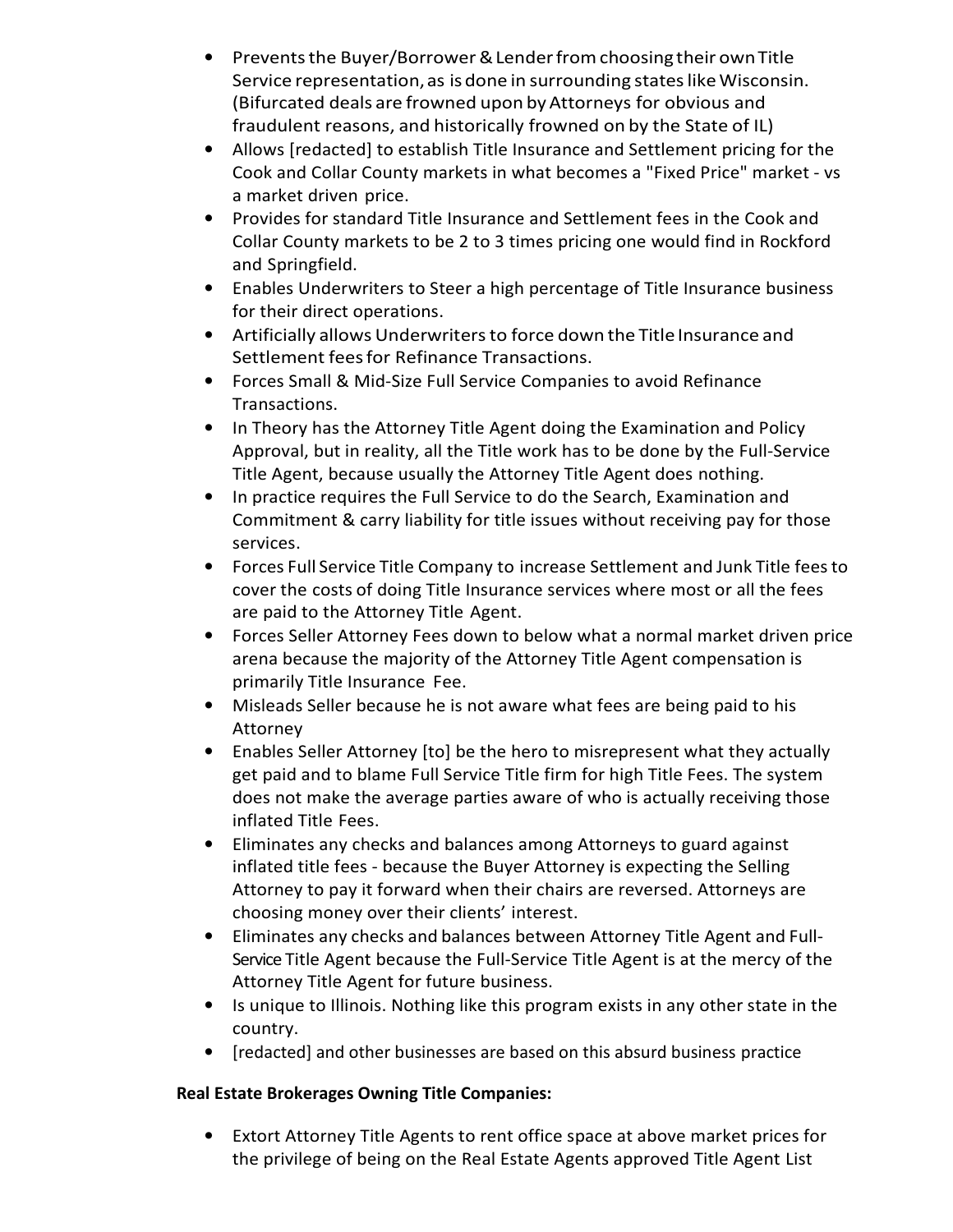- Extort Attorney Title Agents to give 100% of their business to the RE Brokerage owned full service title company if they want to be on their RE Agents approved Attorney list.
- Induce their Real Estate Agents to send business to their approved Attorney Title Agents, contingent on them using the RE Brokerage owned Full Service Title company, by paying them a higher commission split knowing they can make up the difference in title fees
- Induce their Real Estate Office Managers, Team Leaders, Administrators, and any W-2 individual financial incentives (bonus and commissions) to Steer Real Estate Agent business to the Real Estate Owned Title Company
- Steer their Real Estate Clients to a chosen group of Attorney Title Agents for financially driven reasons.
- Penalize their Real Estate agent that choose not to use their Real Estate Owned Title Company
- Force their owned Title Companies to add junk fees not normally found in a healthy competitive drive market.
- Collude with a select group of captive Attorney Title Agents to prevent business going to other Attorney Title Agents not in the captive group that could/would lead to business going to other Full-Service Title Agents.
- Force Attorney Title Agents to NOT participate in sharing Title Fees if they wish to receive business from their Real Estate Agents [redacted]
- Dictate to Attorney Title Agents what they make in Title Fee Split if the Attorney Agent wants to work with their Real Estate Agent Clients ([redacted])
- Steer Real Estate Agents to their Full-Service Title Company by customizing their Real Estate Agreement to create the obligation to use a specific Title Company before the Consumer often times even hires an attorney and always before they even know they have a benefit to choose their own title company

# Attorney Title Agents Induce Real Estate Owned Title Companies by:

- Offering to rent office space at above market prices, space that they most often don't even utilize.
- Offering to give 100% of their business to the RE Brokerage owned full service title company for the opportunity to be on their approved Attorney Title Agent list
- Offer to give up Title Insurance Fees in order to get future business and settle with being paid only Attorney Fees - fees that they have to then increase to be at a more appropriate level for the work provided.

# Attorney Title Agents believe:

- They are entitled to make a few thousand dollars more for their services because the Real Estate Agent makes Ten Times what they make.
- They should deceive their client into thinking the only fees they are making is the Attorney Fee they outlined in their initial retainer agreement - hiding the thousands they make from the title fees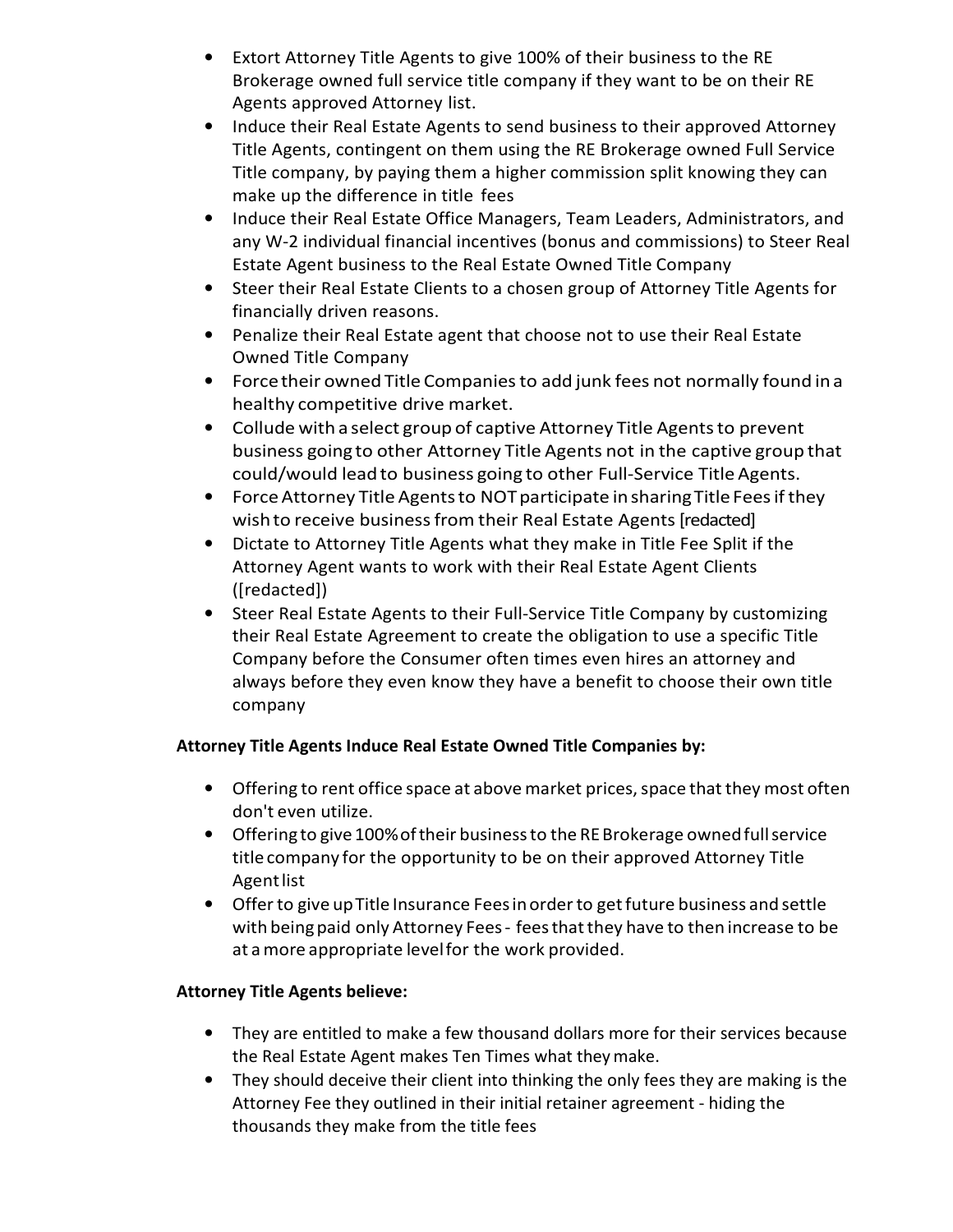# Attorney Title Agents extort Full Service Title Companies by:

- Forcing them to increase the Attorney Title Agent split percentages, independent of that the Attorney Title Agent previously agreed to in the Attorney Agent's Underwriter Agreement (not applicable to FAT Attorney as they don't have Attorney Title Agents by definition)
- Forcing them to pay 100% of Title Insurance Fees to Attorney Title Agent [redacted]
- Forcing them to increase their title insurance fee pricing payable the Attorney over the market average and then look the other way. A typical process for some attorneys is to increase [redacted]'s rate card by 15-20% --essentially giving themselves a raise at their clients' expense.
- Forcing them to pay Later Date, Policy Update, Chain of Title and other fees normally paid to the full-service title company.
- Forcing them to add junk fees (e.g. Inflation Endorsement) payable to the Attorney and have them look the other way.
- Forcing them to add junk fees or increase Settlement fees to compensation the full-service title company after they have been forced to concede normal fullservice fees income to the greedy Attorney Title Agent
- Forcing them to complete the examination and commitment and provide it in advance of the Attorney Title Agent having to review the normally provided search and blank examination form.
- Forcing them to complete the commitment and fill out the Attorney Title Agent examination form that only then needs to be signed by the Attorney Title Agent.
- Forcing them to waive Title Exception or change Settlement Best Practices to the whim of the Attorney Title Agent in order for the Full-Service Agent to maintain future Attorney Title Agent business
- Forcing them to waive or reduce Search Cost Fees normally billed to the Attorney Title Agent
- Forcing them to charge the Seller for Search Cost Fees normally billed to the Attorney Title Agent
- Forcing them to sign the Final Policies that Underwriters request to be signed by the Title Issuing Agent (aka the Attorney Title Agent)
- Forcing the full-service agent to handle ALL post-closing responsibilities.

# Underwriters and Underwriter Direct Operations Induce Attorney Title Agents to sign up with them by

- Not requiring them to carry E&O insurance normally required) [redacted].
- Offering higher percentage splits
- Offering to pay fees normally allocated to the Full-Service Title Company
- Offering to waive CPL fees for their clients' closing with the Underwriters direct operations
- Offering them FREE access to on line search services and paperless desktop technology if they order direct through the Underwriter

# Full Service Title Agents: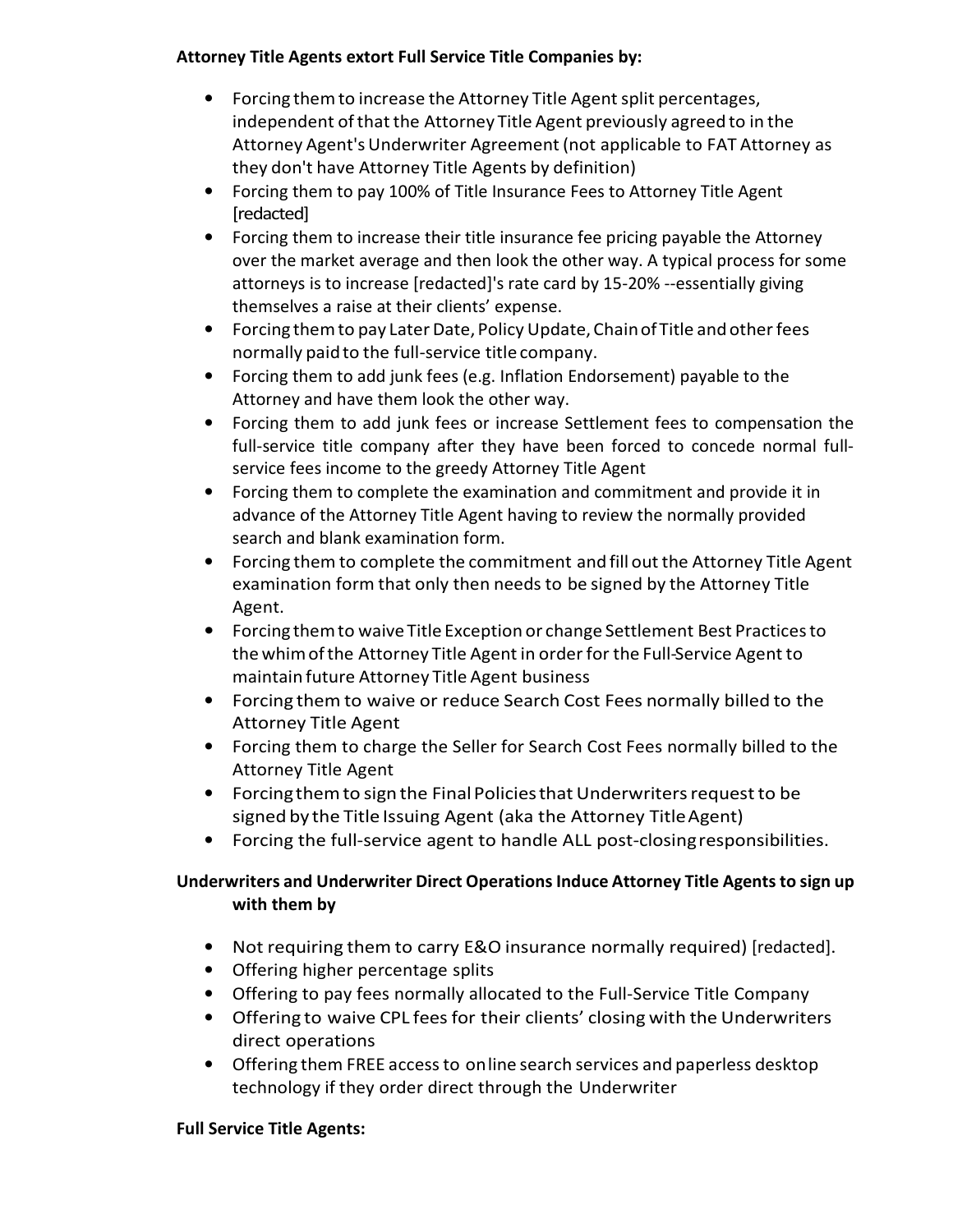- Induce Attorney Title Agents by paying them a greater percentage split on title insurance fees, up to 100% of Title Insurance Fees (typical practice of [redacted).]
- Induce Attorney Title Agents by paying them on fees normally allocated to the Full-Service Agent (Later Date, Policy Update, Chain of Title, Etc.)
- Induce Attorney Title Agents by doing 100% of the Search, Examination and Policy work including filling out the Attorney Title Agent Examination Sheets on behalf of the Attorney
- Induce Attorney Title Agent by completing the documents normally completed by the Seller's Attorney - Deed, Bill of Sale, Prorations, etc. on behalf of the Attorney

#### Mortgage Brokerages Owning Title Companies:

- Force Loan Officers to use Mortgage Broker owned Full Service Title Company
- Are able to increase Refinance rates 2 to 3 times market average with a captive client
- Negotiate Loan Officer splits with commitment of LO to use Mortgage Broker owned Title Company
- 2/27/18 [Redacted] I am an attorney in Libertyville, Illinois. My law practice consists primarily of representing Illinois residents in the purchase and/or sale of residential real estate. I have attached the notice that I received from one of the title companies that I work with which led me to writing this email.

After reviewing the Proposed Regulatory Guidance, I felt compelled to comment as the focus of these guidelines have a direct impact on my livelihood. I would like to start by saying that I am not opposed to what I believe the intentions are with these guidelines; protecting consumers. I make a point of educating all of my clients as best I can in how the title industry works including but not limited to how I am compensated related to their transaction.

I believe the current approach and its focus on the split between title companies and their agents will not provide any protection to consumers and may harm consumers. If the split is reduced, the fees to consumers will simply be increased and already has been increased by many title companies.

If the intention for these guidelines is to provide protection to consumers, the focus needs to be on the fees that are charged; especially to Buyers because they're the ones (as a practical matter) with zero control over the fees that are charged to them. Sellers have a bit more control over these costs but they typically do not understand the business or process enough to exercise any degree of control over these costs.

I'd be happy to comment/discuss further if you're interested and it is my understanding that at a minimum one of the title companies that I work with is preparing a response consistent with this information. I think it's also worth noting that there are more significant problems that pose a greater risk to consumers based on affiliations between title companies and real estate agents as it creates a conflict of interest and the damages to consumers as a result of such conflict in many cases cannot even be determined.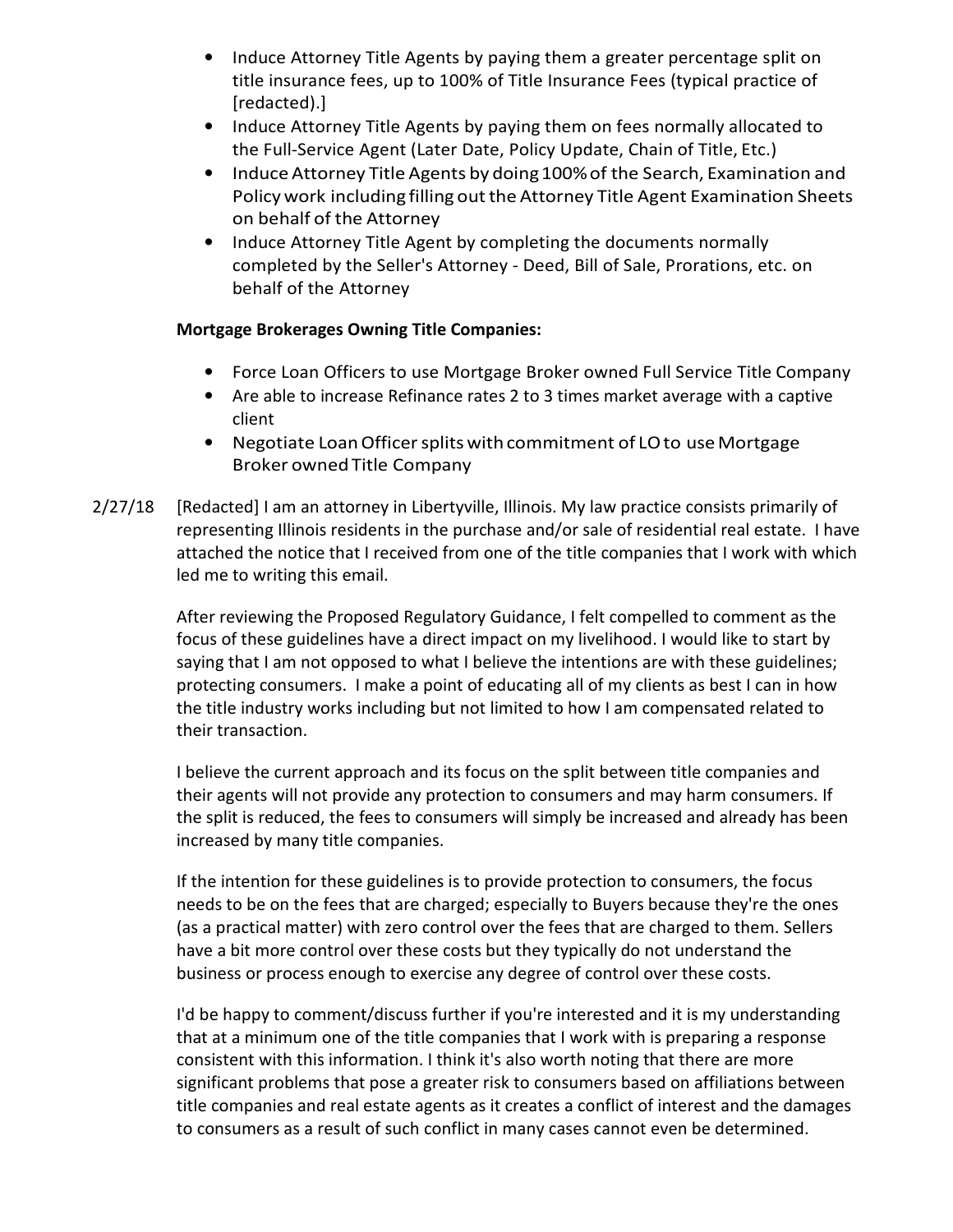I thank you for your attention to this information.

Have a nice day,

#### 3/12/18 RE: Comment [redacted]Regarding IDFPR Guidance on Title Agent Compensation

Dear IDFPR,

I offer this comment in response to the Illinois Department of Financial and Professional Regulation's "Proposed Regulatory Guidance Title Insurance: Title Agent Compensation" (hereinafter "Guidance") published on December 15, 2017.

I am concerned about the market practices cited below. These practices are increasingly prevalent throughout the Chicago metropolitan market. These practices stifle competition and negatively impact consumers.

Real Estate Broker Captive Programs: Use the Captive or He Blacklisted

As a practicing lawyer: I am concerned about the increasing number of uncompetitive arrangements that implicate certain real estate broker-controlled title businesses in the Chicago area. These arrangements negatively impact the industry, practicing lawyers and the consumers we serve. Illinois is an "attorney state" where home sellers and buyers routinely hire lawyers to represent their interests in real estate transactions. Often, a seller or buyer will rely on his or her real estate agent to recommend a lawyer. Real estate agents arc in a position of trust, and consumers (most of whom are bewildered by the process) look to them for guidance. Realtors® have the first contact with the consumer and have significant influence over that consumer's choice of loan and settlement services. In Illinois, the seller selects the title insurance provider as the seller has the contractual obligation to provide title insurance to the buyer. Historically, lawyers wrote '"title opinions" for their clients to evidence marketable title. Today, the law firm that represents the seller usually provides title services for the transaction.

In recent years, several large real estate brokerage firms have developed captive title agencies as an additional revenue source. In order to capture market share, it has become common practice for some Realtor captives to mandate that lawyers use the broker's captive title agency in exchange for the lawyer receiving referrals of legal business from that brokerage. If the lawyer refuses to comply, that lawyer is blacklisted and the referrals disappear. If the lawyer agrees, the flow or clients continues. Many of these brokers maintain lists of "Approved Attorneys," a euphemism for those willing to refer back the title work.

These practices grow every day. lam regularly contacted by Realtor captives who threaten to blacklist me if I do not agree to steer all or most referred clients to the captive title agent or in some cases to split title fees with the salesperson.

This broker-controlled business scheme described here is a growing threat to the integrity of the real estate transaction. Many lawyers are forced into a compromising situation because of their significant dependence upon the broker's referrals, which are needed to maintain a sustainable real estate law practice. Many lawyers feel compelled to enter into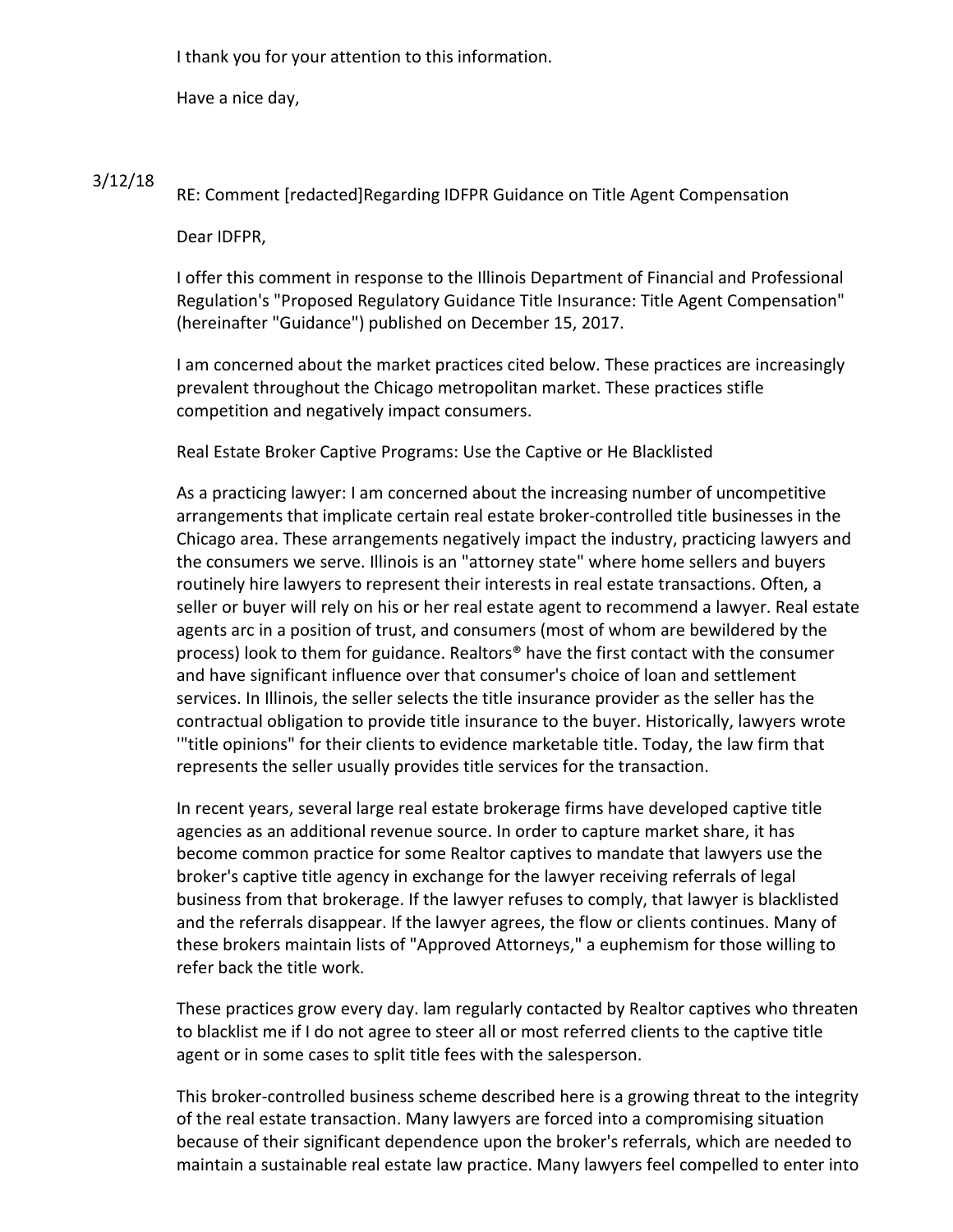the referral arrangement with the broker and the broker's captive title company. A real estate transaction is the largest financial investment of a consumer's life. Counsel for these consumers should be free to act in a manner that is solely in the best interest of these consumers who arc their clients.

Pricing and Junk Fees

I have similarly seen a dramatic increase in Junk Fees'· by some title companies and agents. These are fees that are not only confusing to consumers, but quite often they do not bear a reasonable relationship to risk or to the cost of production. Example of these fees include [omitted by writer]. Often the collective add hundreds of dollars to the settlement costs. The paramount goal of RESPA is to give consumers meaningful disclosure of costs. When fees are obfuscated by nonsensical or duplicative charges, the purpose of the attorney is compromised.

We look forward to working with you on these issues.

3/14/18 Thank you in advance for your consideration in addressing these possible violations of the Real Estate Settlement and Procedures Act and/or the Illinois Title Insurance Act. I am a title insurance agency owner underwritten by multiple title insurance companies and I fear for the very existence of my agency due to the lax enforcement by the Department of Financial and Professional Regulation.

> I believe in operating a compliant shop and working with attorneys that share the same values. The Chicago market has been spinning out of control from some time and the ills of title insurance industry are no longer being hidden.

> [Redacted] have chosen not to pursue claims against the attorney agents that participate in their programs, how do I compete for attorney agents that have liability if they work with me? You addressed pricing concerns, whether premiums or fees, but what about liability? If an attorney earns \$2500, whether the use my agency for settlement services or that of [redacted] there appears to be a level playing field. This is not the case, as they are only liable for their determination of insurability, if they work with me.

> I have an 85% split with all of my underwriters, but I am unable to compete with the amounts that even my counterpart agencies are offering. I've reviewed numerous closing disclosures of my competitors and either they are paying the attorneys revenue generated from the settlement services or they are remitting less premium to the underwriters on their behalf. Either way, these are violations and should be enforced.

[redacted]

3/14/18 As a practicing real estate attorney for more than 26 years, I offer this comment in response to the Illinois Department of Financial and Professional Regulation's "Proposed Regulatory Guidance Title Insurance: Title Agent Compensation" (hereinafter "Guidance") published on December 15, 2017.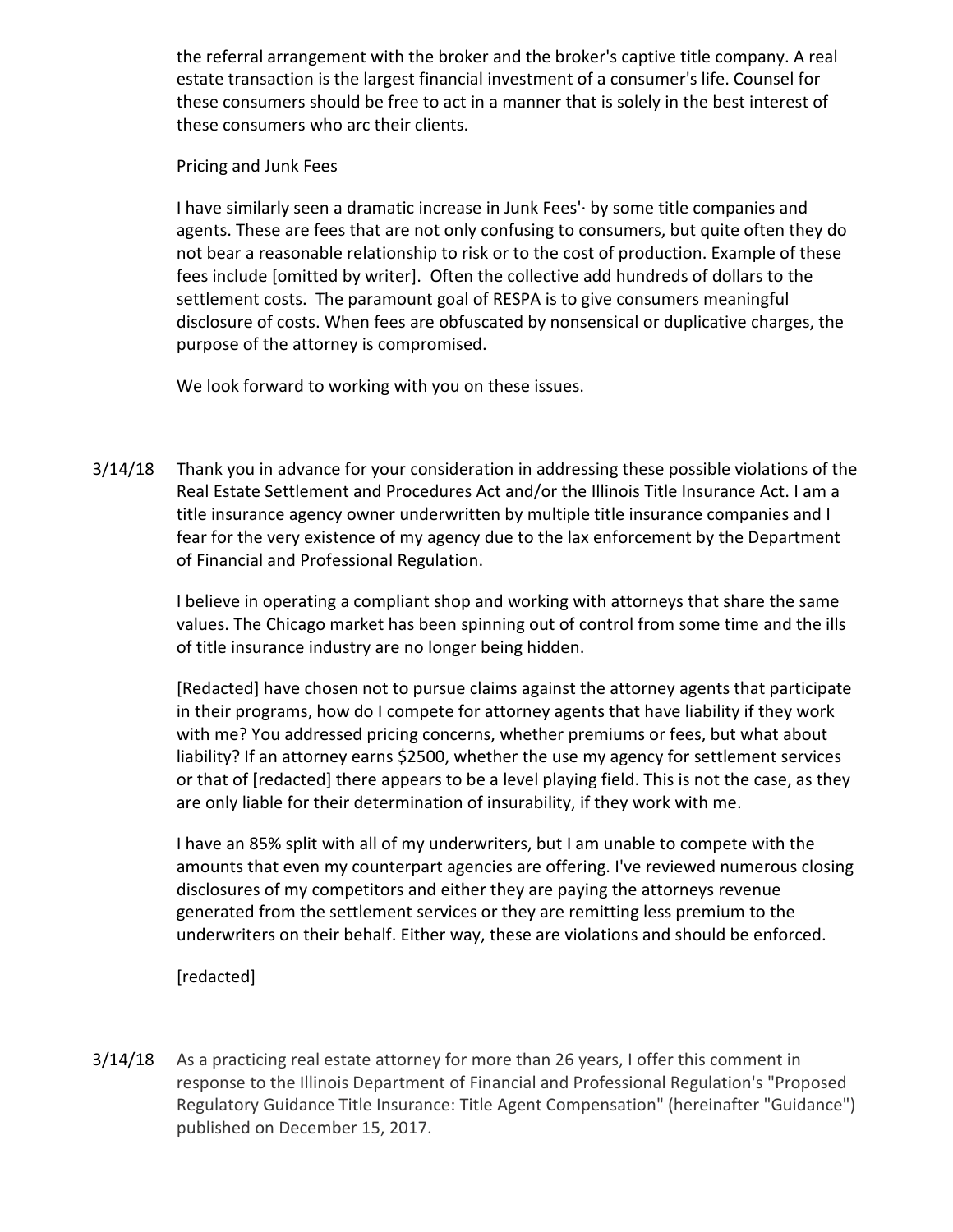I am now, and have been for many years, concerned about the practices taking place in the residential real estate market. As my office has been in Chicago for the past 26 years, I am very familiar with these practices and have watched them get worse throughout the Chicago metropolitan market over the past years. Not only do these practices stifle competition and negatively impact consumers, but they keep attorneys from being able to act in the best interests of both buyers and sellers of real estate.

I started my own law practice in 1992 and immediately began concentrating on residential real estate closings. At the time, I knew a number of real estate agents, both personally and professionally, and they were all happy to refer me their clients knowing that I would represent their client's best interests. Over the following 10 or 12 years I grew my practice by meeting new real estate agents, mainly at closings, who saw that I represented my clients well and they felt comfortable referring their clients to me. I felt that I was doing a very competent job representing the best interests of my clients, and the real estate agents did as well because the referrals kept coming. At that time, the only question that I ever received from a real estate agent about title insurance was "what title company are we closing at?"

I am not exactly sure what year it started to change, but I remember being asked by a realtor that I had worked with for many years, if l would become an agent for the title company that her office was affiliated with. I let her know that I had a certain title company that I worked with for many years and felt that I could best represent my clients by continuing to use that title company as we had a great working relationship. I further explained that my main objective was to get the transaction closed for my client. This was my first exposure to realtor owned "captive" title companies. Over the next couple of years, the same question was posed to me by the vast majority of real estate agents I was working with. When I explained to them that I felt it was in the best interest of our, the realtor and my, clients to work with the title company I felt would do the best job getting the transaction closed, most realtors agreed and understood. Shortly thereafter, I was told by a number of the realtors that I was working with that their companies wanted to "help me" get more clients and that they would add me to their "Preferred Attorney List" as long as I agreed to use the title insurance company affiliated with (or owned by) their office. I again reiterated that I would be happy to represent their clients but felt that it was in the best interest of the client to use the title company I had a solid working relationship with.

Over the next four to six years, the referrals from realtors who worked for real estate companies that had "captive" title companies, and had for many years referred me their clients, dropped off significantly. I asked a number of them if they felt that I had not represented their clients well as I could not pinpoint a particular deal, or instance, that stood out as having significant issues. One realtor who had referred me as many as 70 transactions per year was honest with me and said he was a "company man" and that his company wanted the attorneys using its captive title company or the attorney would no longer get referrals, or in essence be "Blacklisted". It has now been more than 4 years since I have received a referral from that agent, or any of the other agents that work for that company with whom I used to work with on a routine basis. In fact, I am now working with 80% fewer real estate agents than I was working with before I was "asked" to join their captive title companies.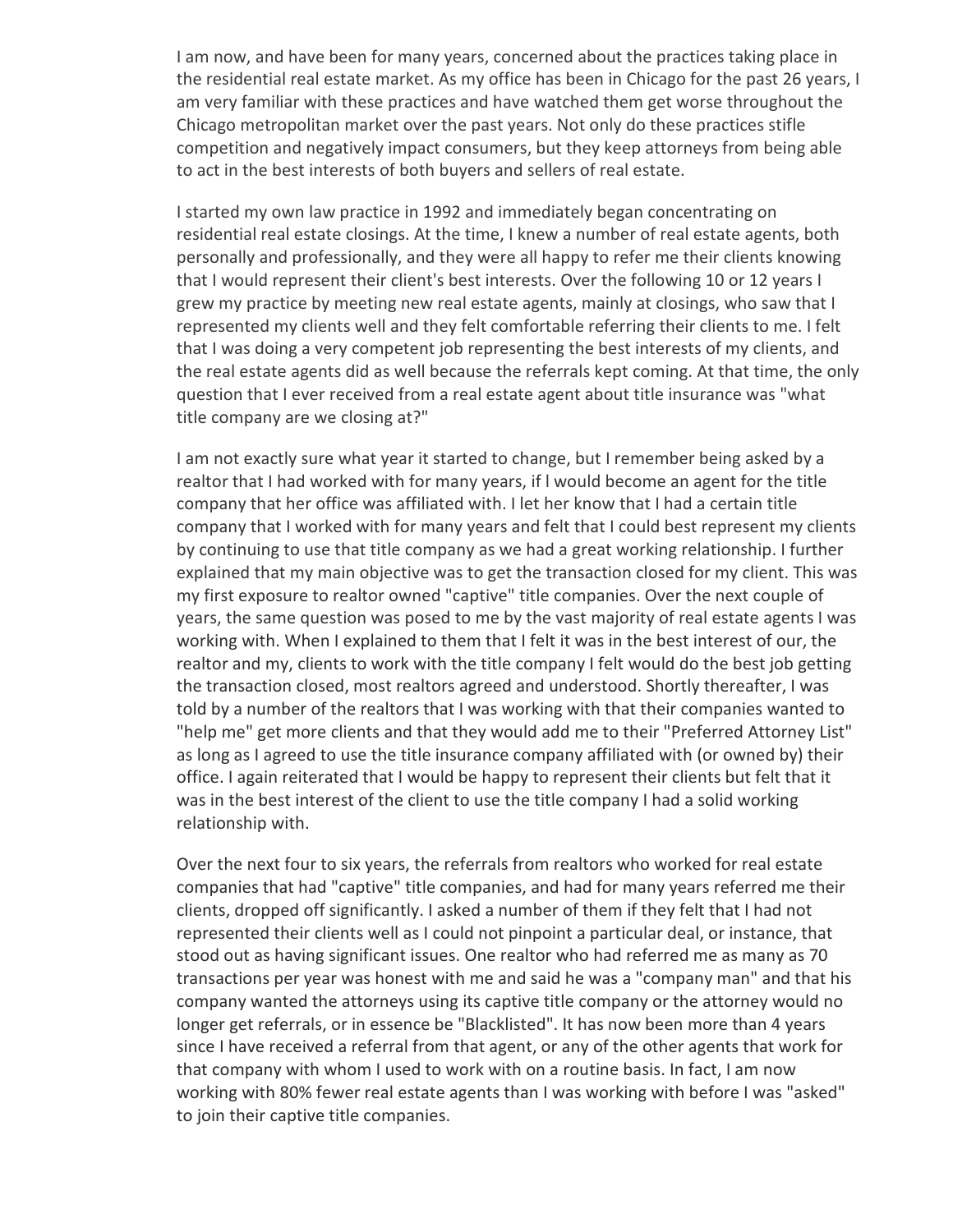As a practicing lawyer, I truly believe that a person should be represented by an Attorney when buying or selling real estate. For most people, the Purchase or sale of a home will be the largest financial transaction of their life. Real estate agents are in a position of trust, and consumers (most of whom are bewildered by the process) look to them for guidance. Realtors® have the first contact with the consumer and have significant influence over that consumer's choice of loan and settlement services. Most often, a seller or buyer will rely on his or her real estate agent to recommend a lawyer. I understand that in many states people do not use attorneys in residential real estate transactions. I also know that I have had a significant number of clients who have moved to Chicago from other states and feel so much more comfortable having an attorney represent them. Similarly, many of my clients who have moved to "non-attorney" states have called me with questions when buying or selling real estate in those states as they have no one looking out for their interests. If we allow the uncompetitive practices of the real estate broker-controlled title businesses in the Chicago area to continue, the consumer will no longer be able to get un-biased legal representation. Many lawyers are forced into a compromising situation because of their significant dependence upon the broker's referrals, which are needed to maintain a sustainable real estate law practice. I was lucky that I had already diversified my business before the referrals stopped but there were many attorneys who either had to "sign up" and look after the best interest of the realtor instead of their clients or stop doing real estate closings for a living.

In addition to the issues discussed above, the skyrocketing price of title insurance and related fees over the past 10 years has been is unconscionable. The title insurance companies are all competing with each other for agents and "offering the moon" to steal agents from each other. I receive numerous calls each week from title companies offering me crazy "splits" and other incentives to use their company. The percentage of the premiums being paid out to agents is absurd and surely cannot allow the title insurance companies to keep enough of the premium to cover their risk in issuing the title insurance policies. All of these costs are passed on to the consumer. Some might argue that it is the "greedy" lawyers causing this problem but they are just receiving the splits offered by the title companies. The lawyers have not influenced the title companies pricing structure. If the title insurance companies, on their own, cannot determine the fair costs for title insurance and other settlement fees, commensurate with the risk they take for issuing an insurance policy, and closing a real estate transaction, someone needs to step in and do it for them. Ten years ago, when a buyer would ask me to estimate how much money they would need for closing, I would use \$1,500.00 for the Buyer's title fees, including the closing fee and lender's policy. Today I estimate \$3,000 for the same products and services. I am embarrassed when I have to go through the title charges and "Junk Fees" with a client at closing and cannot even justify why the client has to pay them. The explanation that "all title companies charge the same fees" doesn't really sound very professional and in the end the client pays them to get the deal closed.

I apologize for "venting" about these issues but I feel strongly that buyers and sellers of real estate should be represented by an attorney. I also feel that should be able to use an attorney of their choosing regardless of which title insurance company the attorney uses. Finally, and probably most important to the consumer, they should only be paying settlement fees commensurate with the goods and services they are receiving. Not based on title insurance company's crazy schemes to gain market share by offering ridiculous splits to agents and therefore passing along the costs to the consumer.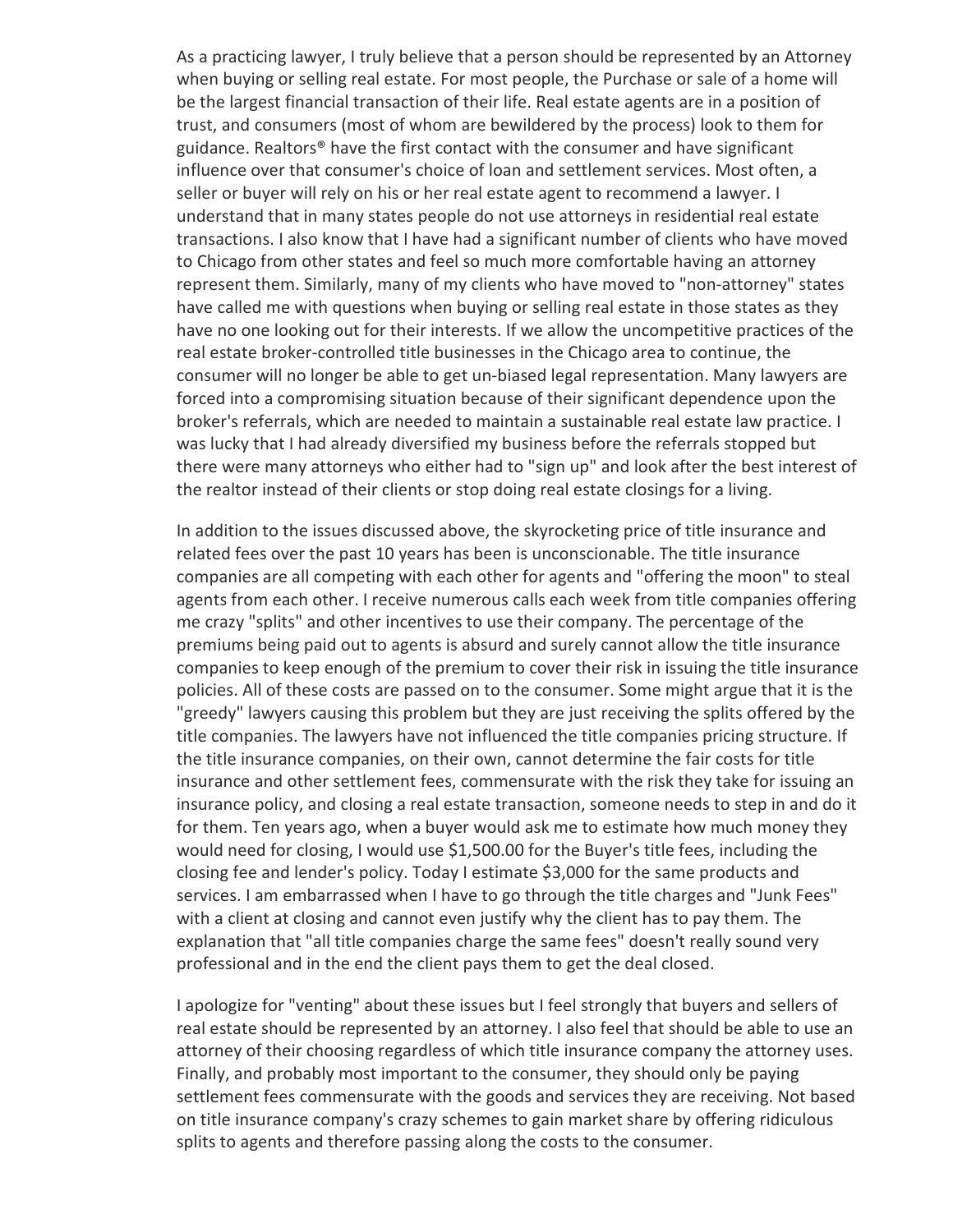Please feel free to contact me with any questions and I look forward to working with you on these issues.

3/19/18 Just reporting my views for the record; I have attended both Town Hall meetings and I thank the Department for giving us the opportunity to be heard. I truly hope that we can keep the conversation going until we arrive at a real solution of the issues.

> We all work hard and believe in professionalism and ethics to keep our industry healthy on all fronts; first and foremost, the consumer's best interest must to remain front and center.

Please allow me to put it in bullet points for simplicity and clarity:

- Attorneys must be in the transaction
- The consumer is questioning the title insurance charges as they keep rising
- Recent surveys by ALTA and others continue to show that over seventy-five (75) percent of consumers have no clue of title insurance or what it covers. That is until they get to the closing table and here comes the big number. More information to the public on a regular basis is just the beginning
- Our unique set up in Northern Illinois combines fees that normally would appear as separate charges
- A Closing Disclosure needs to be as clear as a grocery store receipt: line-items only with a price next to it
- At some point hopefully soon we will have title insurance charges reflecting only the actual cost of the title policy
- All third-parties-providers in the transaction to invoice for their specific and only - services
- At that point any consumer will be able to see for themselves what they are paying for thus eliminating any all misunderstandings
- 3-20-18 [Redacted] submits this commentary in response to the requests made by the Department in the "town hall" conferences held in January and March, where the problem of escalating closing expenses to consumers was discussed. Many of our attorney-members have weighed in with us, and one thing appeared clear to the lawyers in attendance: the Department has begun its inquiry into the problem from the erroneous conclusion that attorneys acting as title agents are causing higher consumer costs. We all agree that costs to consumers are too high. [Redacted]a bar-related title agency which advocates for the role of attorneys in residential real estate transactions, has also been in the vanguard of the critics of "junk fees" which have proliferated and escalated for quite a long time now. However, the observation that costs are higher in northern Illinois than in other locations does not imply that lawyers are the cause of the higher costs.